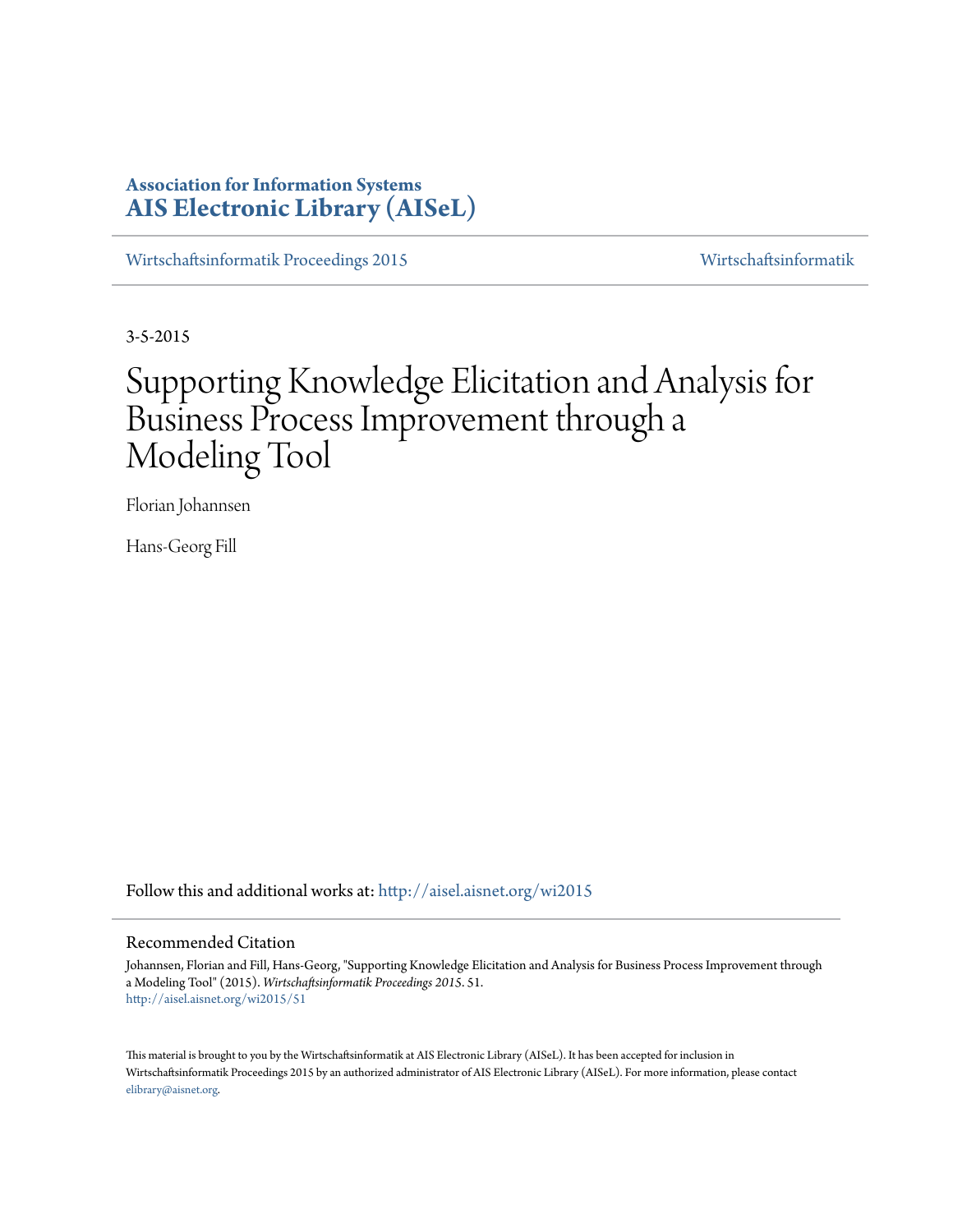# **Supporting Knowledge Elicitation and Analysis for Business Process Improvement through a Modeling Tool**

Florian Johannsen $^1$  and Hans-Georg Fill<sup>2</sup>

<sup>1</sup> Chair of Business Engineering, University of Regensburg, Germany florian.johannsen@wiwi.uni-regensburg.de <sup>2</sup> Research Group Knowledge Engineering, University of Vienna, Austria hans-georg.fill@univie.ac.at

**Abstract.** Business Process Improvement (BPI) is a high priority topic for modern enterprises. However, due to the distributed knowledge, conducting BPI projects has become challenging in times of inter-organizational business networks. For supporting the elicitation, analysis, and sharing of knowledge by practitioners, we describe how semi-formally described domain knowledge on BPI and knowledge on problem-solving techniques is transformed into an implementation-oriented representation in the form of a modeling tool. Thus, we revert to the FDMM formalism (Formalism for Describing ADOxx Meta Models and Models) that permits to bridge the gap between semi-formal meta models and those that are executable on the ADOxx meta modeling platform.

**Keywords:** Business Process Improvement, Meta Modeling, Formalization.

# **1 Introduction**

In today's enterprises, the improvement of business processes ranks among the top priorities CEOs have to deal with [1]. However, conducting BPI projects has become more and more challenging. Information technology (IT) causes high market transparency, which leads to rapidly changing customer requirements [2]. A company thus has to continuously analyze the "Voice of the Customer" (VOC) (cf. [3]) to meet consumers' current needs, which is a resource-intensive process. Further, companies increasingly create "value" (cf. [3]) in business networks [4]. To prevent such BPI projects from falling short of their initial aim, employees from all cooperating partners in the network need to be involved. The proper documentation and communication of emerging knowledge on business processes is thus recognized as a critical success factor for BPI initiatives (cf. [5]). To deal with these challenges, methodologies and techniques of knowledge management can be drawn upon [6]. In that context, employees' knowledge on potential process improvements can be elicited, shared across an organization and ideally be internalized into everyday work practices (cf. [7]). Elicitation thereby refers to obtaining information required for solving problems [8]. This may either be accomplished through organizational or technologyoriented approaches that can be particularly adapted for these purposes (cf. [9]). In a

Johannsen, F.; Fill, H. (2015): Supporting Knowledge Elicitation and Analysis for Business Process Improvement through a Modeling Tool, in: Thomas. O.; Teuteberg, F. (Hrsg.): Proceedings der 12. Internationalen Tagung Wirtschaftsinformatik (WI 2015), Osnabrück, S. 752-766

<sup>12&</sup>lt;sup>th</sup> International Conference on Wirtschaftsinformatik, March 4-6 2015, Osnabrück, Germany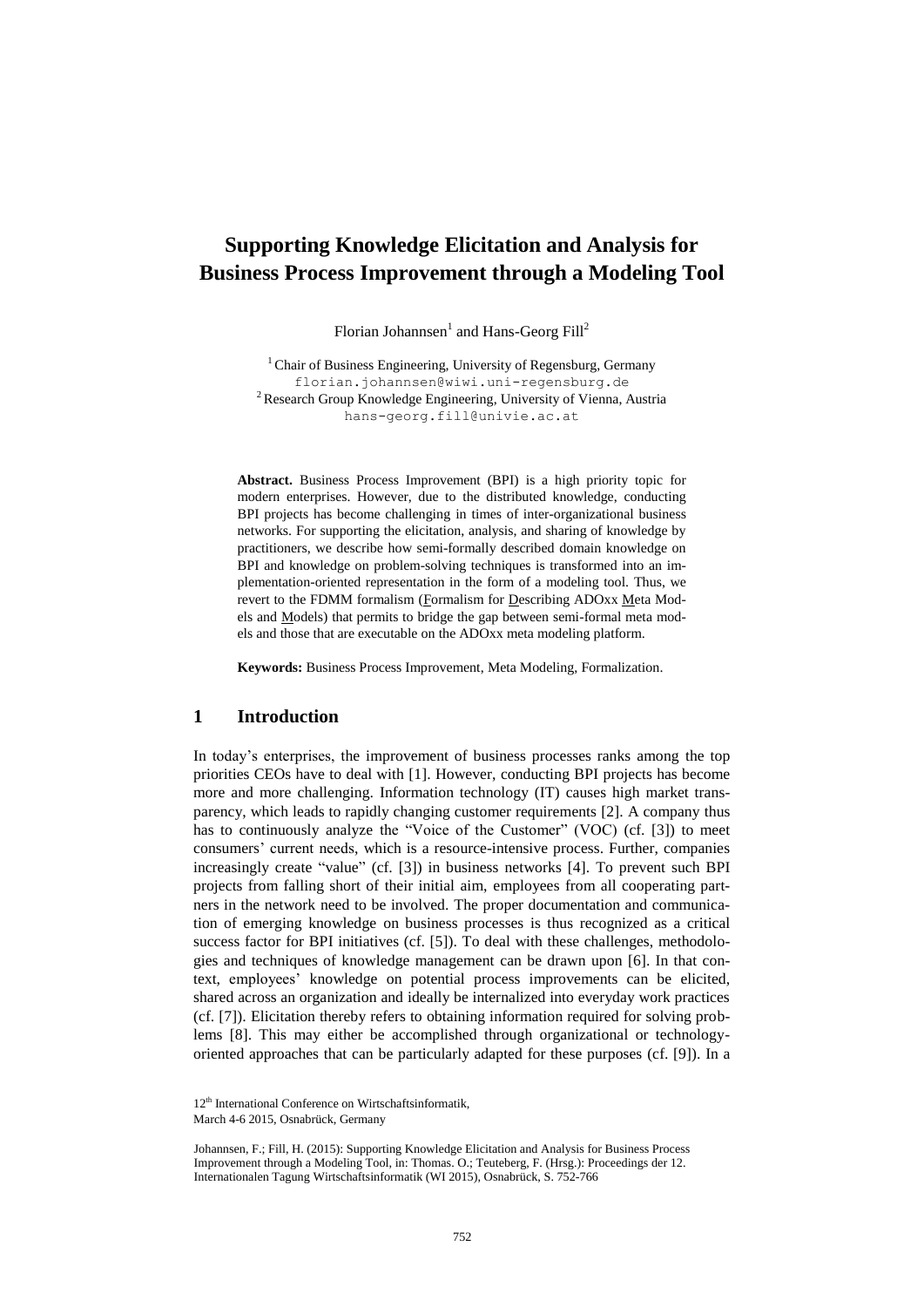previous work, a BPI roadmap was developed in cooperation with BPI experts to enable the goal-oriented creation of solutions for optimizing process performance (cf. [10]). One major goal of this roadmap is to support knowledge elicitation (cf. [11]) of improvement potentials among employees. The roadmap comprises a manageable set of BPI techniques (cf. [12]). To codify the emerging knowledge and results when using the roadmap, a modeling language in the form of a meta model was specified [10]. Meta models permit to structure a domain and define how model instances can be created [13]. Model instances allow to document and communicate the parts of process-related knowledge that can be made explicit and provide a basis for conducting further analyses such as queries and the creation of reports (cf. [14]).

So far, the meta model defined for the BPI roadmap specified the structure of the BPI techniques and their relations to each other. Although this was done using UML class diagrams, the level of detail used is not sufficient for realizing an appropriate technical implementation as a modeling tool. However, a graphical modeling tool is favorable to efficiently support employees in eliciting and analyzing knowledge in an effective and efficient manner, thus avoiding the bottleneck in capturing and validating knowledge that has been a traditional shortcoming of expert and decision support systems [15]. Further, a tool is essential for analyzing the information captured in the models using machine-based processing, or for feeding the information into other systems such as groupware platforms or business intelligence applications.

A preliminary step for implementing the BPI roadmap as a software prototype is to formally specify it using an adequate formalism (cf. [16]). Formal specifications help to better understand customer requirements, to uncover contradictions in the functional design and to provide an uncomplicated transfer from specification to implementation [16]. We therefore pose the following research question: *How can the semiformal representation of the BPI roadmap as a meta model be adequately transferred into a formal specification that serves as a sound base for its implementation as a graphical modeling tool?*

In knowledge engineering, it has long been discussed how knowledge representations that are primarily oriented towards supporting the communication between domain experts and technical experts (e.g., meta models) can be further formalized to enable machine processing [17]. For example, through Model-based and Incremental Knowledge Engineering (MIKE) smooth transitions can be achieved from semiformal representations over formal representations to implementation-oriented representations [18]. The implementation-oriented representation can then be executed.

In the following, we will describe how such transitions can be achieved in the context of BPI. For this purpose, we refer to the procedure as depicted in Fig. 1, which is similar to the MIKE development process (cf. [18]) and follows the design science approach or the principles of engineering, respectively (cf. [19], [20]).

Therefore, requirements on a BPI roadmap and a supporting modeling tool were defined in a first step (cf. [10]). Based on these, a concept of the BPI roadmap was established and evaluated in cooperation with practitioners. In the *design* activity, a corresponding semi-formal meta model was specified. This paper focuses on the subsequent step of formalizing the meta model (*formalization* activity). The formalization facilitates the derivation of an executable implementation-oriented representation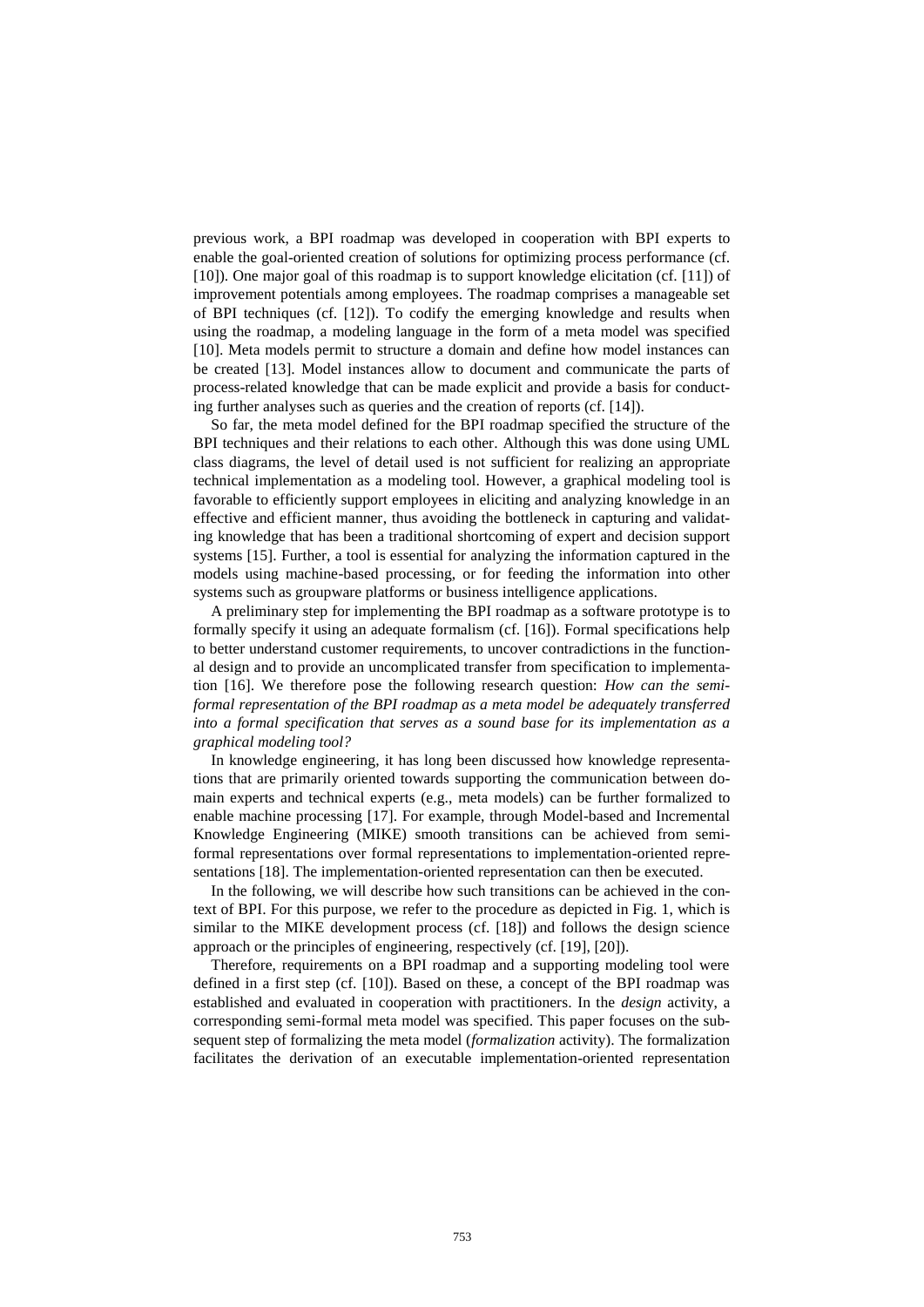

(*development* activity). The graphical modeling tool, supporting the use of the BPI roadmap, represents the final artifact received via the *deployment* activity.

**Fig. 1.** Procedure for the Development of Tool Support for Knowledge Elicitation and Analysis in BPI initiatives

The purpose of this paper is to show how the constructs of the semi-formal meta model of the BPI roadmap can be formalized (*formalization* activity) enabling the transition to implementation-oriented representations that can be directly deployed on the openly accessible ADOxx meta modeling platform to generate a modeling tool.

The contribution of the paper is threefold: first, it demonstrates how a semi-formal concept for conducting BPI projects can be transferred to an implementation-oriented representation or a running prototype, respectively. That way the use of a formal specification for achieving an exact design without contradictions and thus speeding up the subsequent implementation is particularly emphasized. Second, the paper highlights how the peculiarities of a "roadmap" solution for BPI (cf. [10]) are reflected in its formal specification. Third, the benefits of formalisms for validating functional specifications become obvious from the example of the BPI roadmap.

The structure of the paper is as follows: in the next section, foundations of BPI, the formalism used and the ADOxx meta modeling platform are provided. In section 3, the formalization of the BPI roadmap is introduced. This serves as a basis for the prototypical implementation (see section 4). Afterwards, the results of this research are discussed. The paper is concluded with a summary and an outlook.

# **2 Foundations**

#### **2.1 Business Process Improvement and the BPI Roadmap**

In recent years, manifold BPI approaches were developed. The most prominent methodology was introduced by Harrington [21]. Ideas of this initial approach were taken up and further specified by Adesola and Baines [22], Vakola and Rezgui [23], or Lee and Chuah [24] in their BPI methods. Details on these approaches can be found in Zellner [12] for example. However, existing BPI approaches have methodological flaws hampering their usability [12]. Further, practitioners increasingly shrink back from using holistic BPI approaches which they perceive as over-dimensioned and hard to handle (cf. [1]). They prefer a manageable set of easy-to-use and well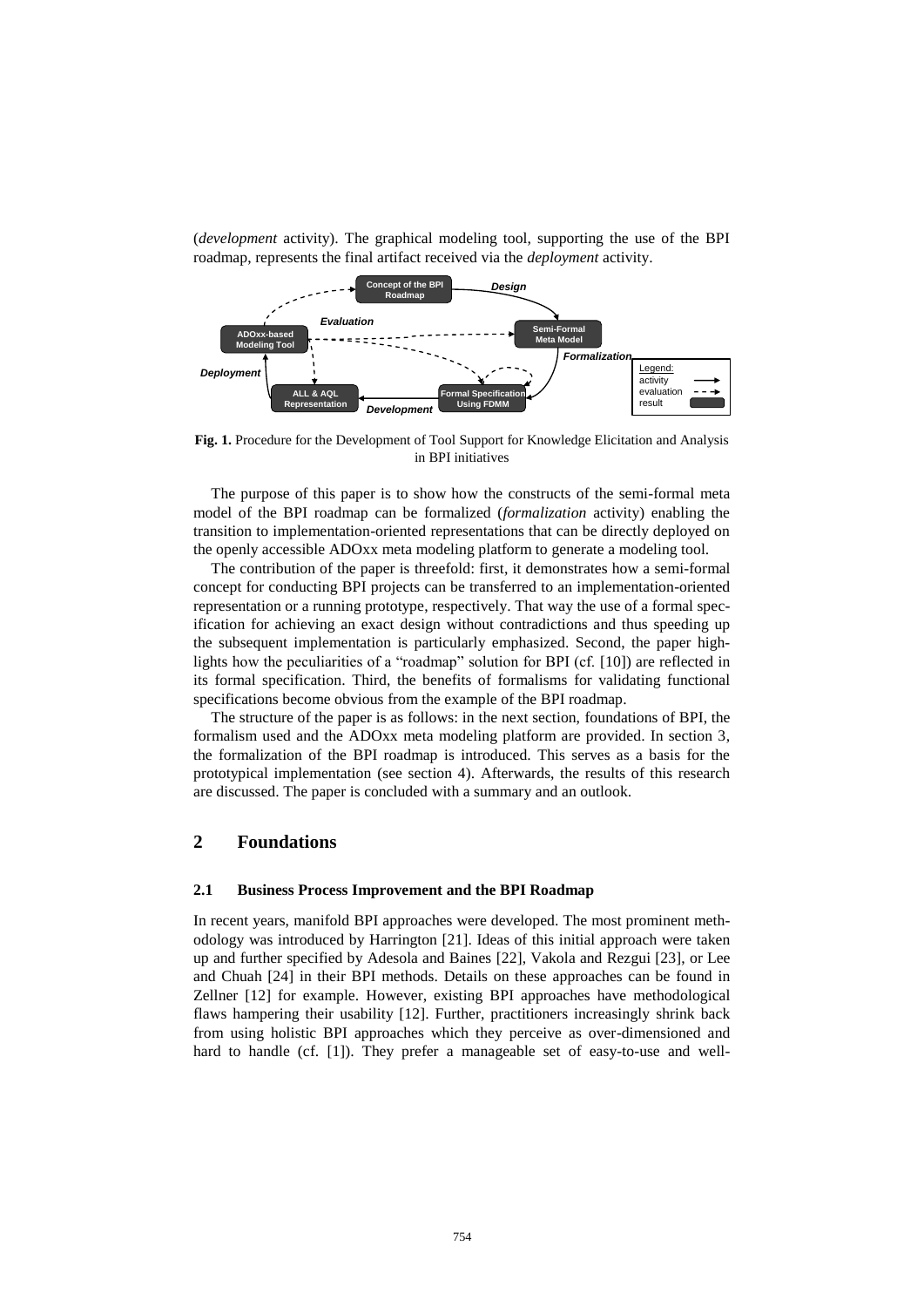established BPI techniques instead (cf. [1]). To address this need, the so-called BPI roadmap was introduced (cf. [10]). The BPI roadmap is a logical arrangement of 11 proven and beneficial BPI techniques supporting all stages of a BPI project. It was evaluated in practice and can be used in the production as well as the service industry.

The roadmap works as follows (see Fig. 2): at the beginning of a BPI project, the process to be improved is visualized (SIPOC Diagram) and customers' as well as employees' requirements on the process are identified (CTQ/CTB Matrix). Afterwards, performance indicators which measure the process performance are defined and prioritized (Measurement Matrix). Then, process data is collected (Data Collection Plan). The collected process data is analyzed (Histogram, Scatterplot) and causes for lacking process performance are discussed (Ishikawa Diagram). Finally, solutions for process improvement are worked out (Affinity Diagram), implemented, and measures for a continuous process control are set up (Reaction Plan, Control Charts).



**Fig. 2.** The BPI Roadmap [10]

The BPI techniques of the BPI roadmap were transformed into 9 conceptual model types, and an integrated meta model was derived (see Fig. 1 – *design* activity). Fig. 3 shows an excerpt of this integrated meta model where the CTQ-/CTB-Model, a central model type of the BPI roadmap, is highlighted. In this model type, the verbally expressed requirements of internal (e.g., employees) as well as external customers on process performance are documented as the "Voice of the Customer (VOC)" or the "Voice of the Business (VOB)", respectively. The requirements are then condensed to core statements which serve as a basis for deriving quantifiable "Critical-to-Quality (CTQ)" and "Critical-to-Business (CTB)" factors. These determine the goals of a BPI project. An example is shown in Fig. 4. Several reports to query and analyze the results captured in the model types were defined (cf. [10] and Fig. 3).



**Fig. 3.** Excerpt of the BPI Roadmap Meta Model and an Example for a Report

#### **2.2 Modeling Methods and the FDMM Formalism**

Modeling methods in general are composed of a modeling language, mechanisms, algorithms, and a modeling procedure that defines how the method makes use of the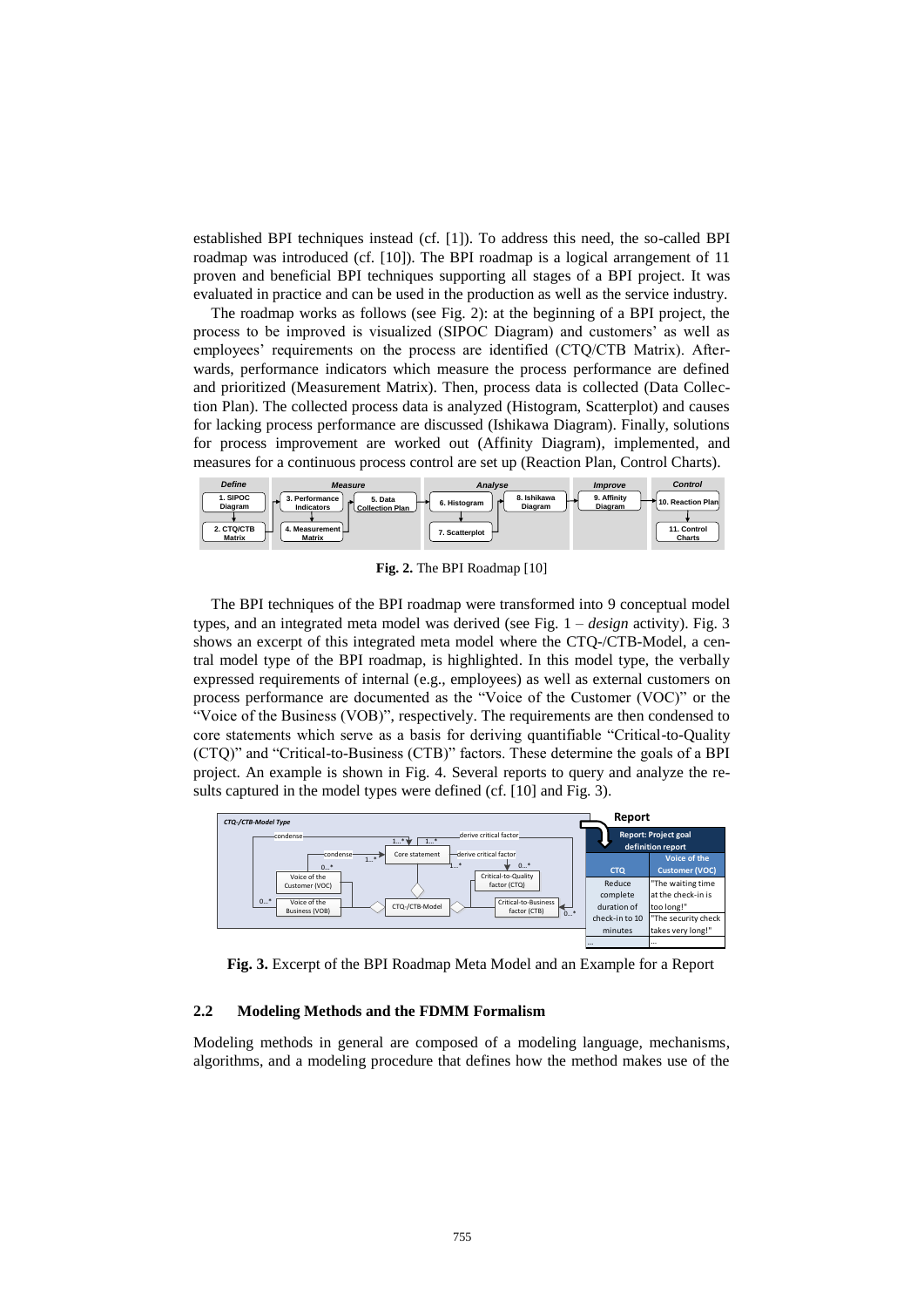language and algorithms to achieve results [25]. The components of a modeling method may come in various degrees of formalization [26]. Formalizations contribute in particular to the intersubjective understandability and/or the processing by different computer systems. For the implementation of the modeling tool, we focus on the formalization of a modeling language and according query mechanisms. The FDMM formalism, which was originally proposed in Fill et al. [27], permits to describe the syntax of meta models and models and the instantiation of models from meta models in a mathematical and thus unambiguous format. It provides the means to smoothly transition from semi-formal representations to implementation-oriented representations.

In literature, further formalizations for meta modeling approaches such as EMOF [28], [29] and KM3 [30] were introduced. However, both pursue the specification of software structures [31], which complicates their use in the BPI context. The same holds true for the Object Constraint Language (OCL) [32] which focuses on UML in particular. FDMM represents an easy-to-use formalism which aims at specifying meta models for different application domains without requiring specialized mathematical knowledge apart from set theory and first-order-logic. Therefore, it was chosen as a means for formalizing the meta model of the BPI roadmap. As FDMM is independent of a specific technical implementation, its constructs need to be mapped to an implementation-oriented, i.e., executable specification such as the ADOxx Library Language (ALL) [31]. In the following, we will briefly describe the very core concepts of FDMM as they have been used for method descriptions previously (cf. [33]). However, we refer the interested reader to the original publications on FDMM for further details (cf. [27]). Meta models MM are defined in FDMM as:

$$
MM = \langle MT, \preccurlyeq, domain, range, card \rangle \tag{1}
$$

The set MT stands for model types that will be used as groupings or diagram types of elements in a meta model:

$$
MT = \{MT_1, MT_2, \dots, MT_m\}
$$
 (2)

In every model type MT $_i$ , a tuple of a set of object types  $O_i^T$ , a set of data types  $D_i^T$ , and a set of attributes  $A_i$  are contained:

$$
MT_i = \langle O_i^T, D_i^T, A_i \rangle \tag{3}
$$

The sets  $O<sup>T</sup>$ ,  $D<sup>T</sup>$  and A are collections of all object types, data types and attributes of a model type. However, there may also be object types that exist independently of a model type:

$$
OT = \bigcup_j O_jT, DT = \bigcup D_iT, A = \bigcup A_i
$$
\n(4)

The relation  $\leq$  defines an ordering on the set of object types,  $O^T$ , i.e.,  $o_1^t \leq o_2^t$  denotes that object type  $o_1^t$  is a subtype of object type  $o_2^t$ . To assign attributes to object types, a domain function is defined that maps attributes to the power set of object types:

domain : 
$$
A \to \mathcal{P}(\bigcup_j O_j^T)
$$
 (5)

In the next step, the range function maps attributes to the power set of all pairs of object types and their model types to data and model types. In this way, the values of attributes are constrained in the model instances that are to be defined later. In addition to standard attribute types such as integer or string, also references to other object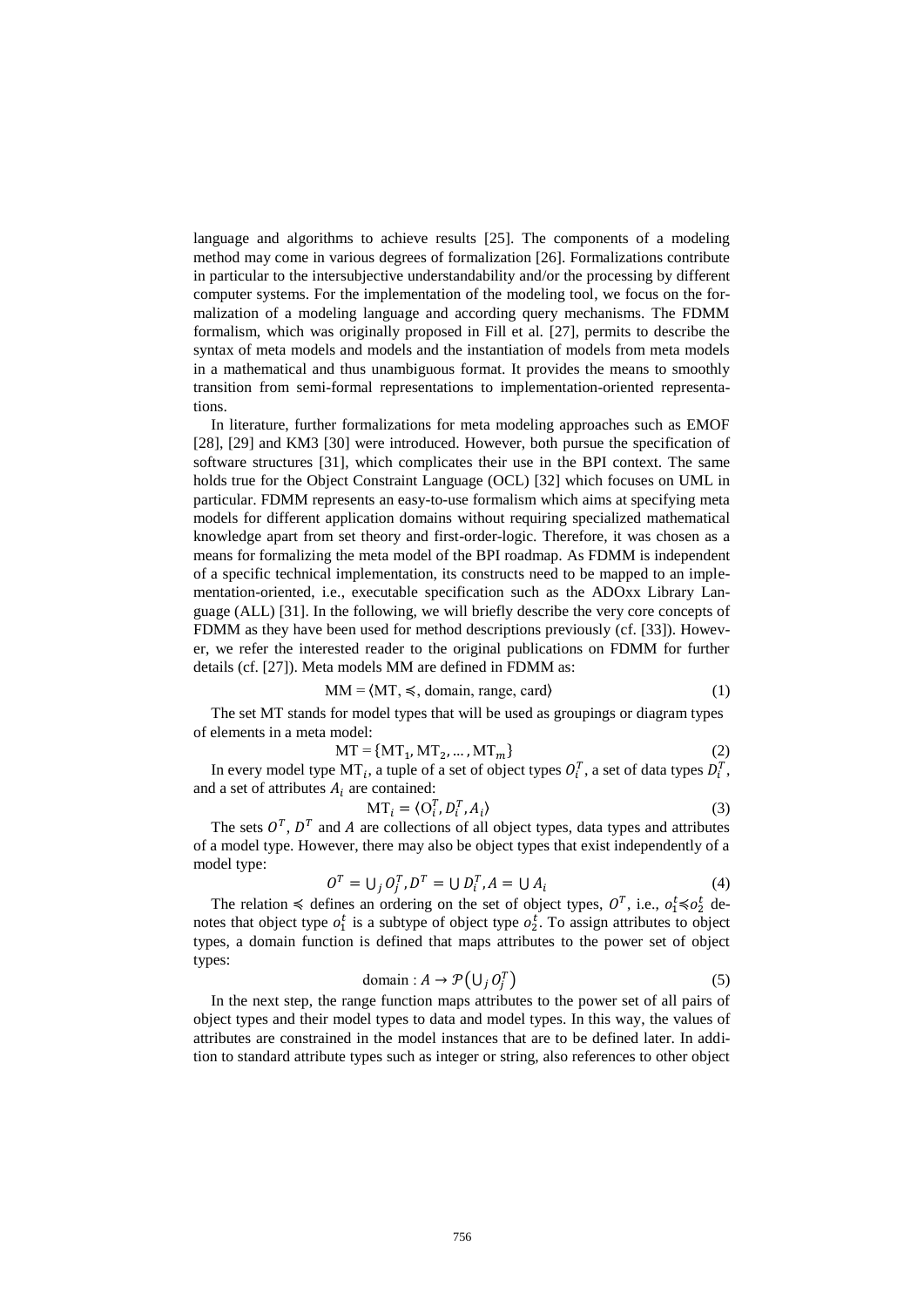types in model types or to complete model instances, i.e., via model types, can be defined:

$$
\text{range: } A \to \mathcal{P}\big(\bigcup_j \big(\mathbf{0}_j^T \times \{\mathbf{MT}_j\}\big) \cup \mathbf{D}^T \cup \mathbf{MT}\big) \tag{6}
$$

To introduce the concept of cardinalities, the card function constrains the number of attribute values for a specific object type:

$$
card: O^T \times A \to \mathcal{P}(\mathbb{N}_0 \times (\mathbb{N}_0 \cup {\infty} )) \tag{7}
$$

The sets  $O^T$ ,  $D^T$ , A are defined to be pairwise disjoint. It is further required that there exists a corresponding domain function for any attribute which points to an object type of the same model type:

$$
a \in A_i \implies \text{domain}(a) \subseteq O_i^T \tag{8}
$$

When instantiating a meta model MM, the instances are defined by the tuple:

$$
\langle \mu_{\rm mt}, \mu_{\rm O}, \mu_{\rm D}, \tau, \beta \rangle \tag{9}
$$

Where the function  $\mu_{mt}$  defines a mapping from model types MT to the power set of model instances mt

$$
\mu_{\rm mt} : \mathbf{MT} \to \mathcal{P}(\mathbf{mt}) \tag{10}
$$

and the set mt comprises the union of all mappings of model types to model instances so that every element of the set of model instances mt corresponds to a model type:

$$
mt = U \mu_{mt}(MT_j) \tag{11}
$$

With the function  $\mu_{\text{O}}$ , we map the object types of a particular model type to the power set of object instances  $\ddot{o}$ :

$$
\mu_0: \bigcup_j \big(\mathbf{0}_j^T \times \{ \mathbf{MT}_j \} \big) \to \mathcal{P}(\mathbf{0})
$$
\n(12)

Thereby, the set  $\theta$  is the union of all object instances in the way that no object instance exists that does not have a mapping to an object type and a model type:

$$
O = U_j \mu_0 \big( O_j^T \times \{MT_j\} \big) \tag{13}
$$

FDMM further introduces the concept of abstract object types. Any object type  $o_t \in \mathcal{O}^T$  may be denoted as an abstract type, which means that for all model types  $MT_i$ in which the object type  $o^t$  ( $o^t \in O_i^T$ ) is contained, the object type can only be instantiated via the function  $\mu_0$  through one of its subtypes:

$$
\mu_0(o^t, M T_i) = U_{o_1^t \neq o_i^t o_1^t \leq o^t} \mu_0(o_1^t, M T_i)
$$
\n(14)

With the function  $\mu<sub>D</sub>$ , data types are mapped to the power set of data objects. In FDMM neither data types nor data objects are further specified. It is rather left to the user to further define the characterization of the used data types and their validity as necessary:

$$
\mu_{\mathcal{D}}: D^T \to \mathcal{P}(D) \tag{15}
$$

Finally, to link the value of attributes to object instances, FDMM defines triple statements that are part of model instances via a mapping defined by the function  $\beta$ :

$$
\tau \subseteq O \times A \times (D \cup O \cup mt) \tag{16}
$$

$$
\beta: \text{mt} \to \mathcal{P}(\tau) \tag{17}
$$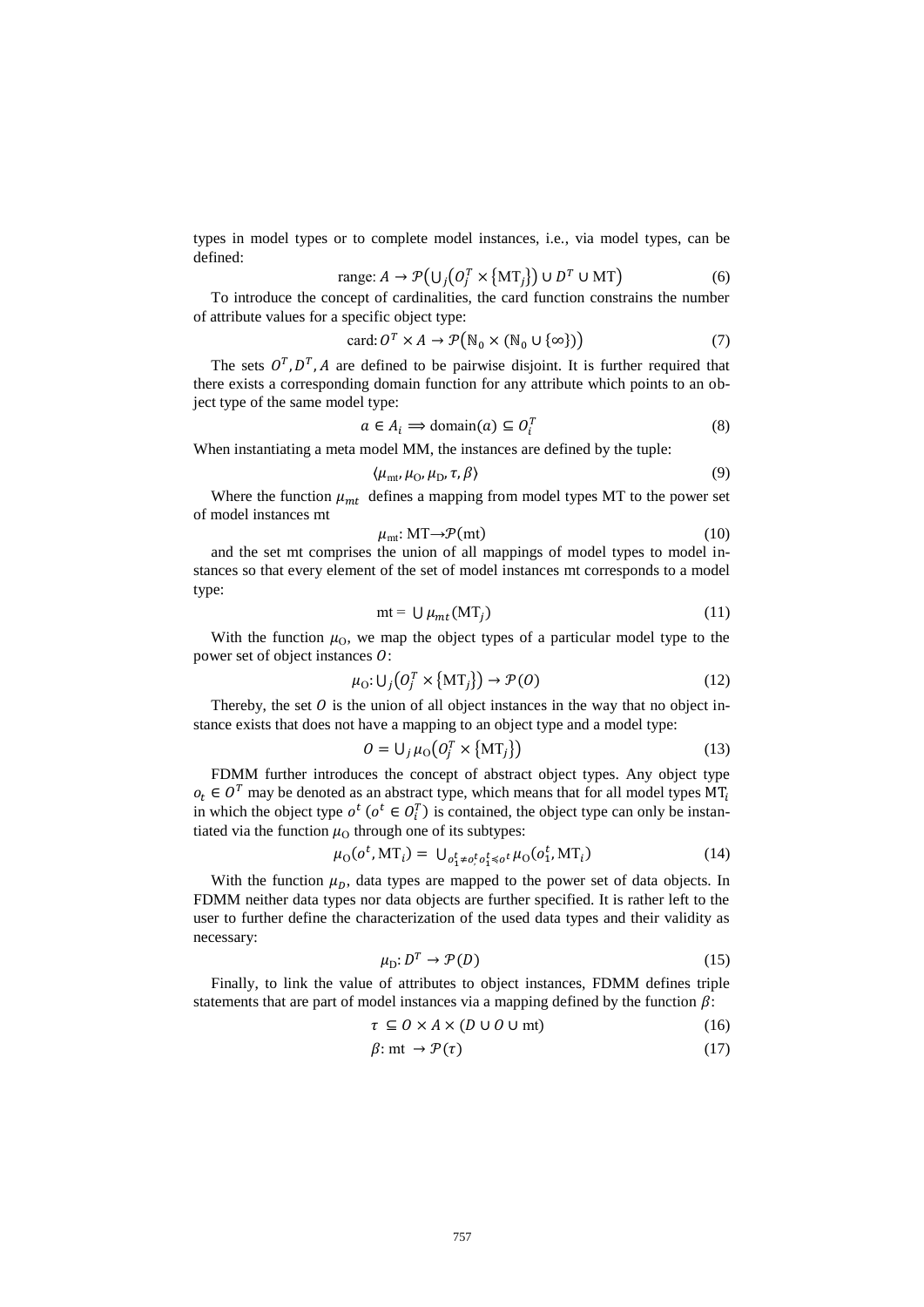FDMM further defines a number of correctness, disjointness and partitioning constraints that we do not list here for reasons of brevity (cf. [27], [33]).

#### **2.3 The ADOxx Meta Modeling Platform**

Different approaches exist for the implementation of modeling methods in modeling tools. Depending on the goals and purpose of the tool to be developed, the implementation can be accomplished from scratch, i.e., by using a common programming language such as Java or  $C_{++}$  or it can be reverted to specific libraries, services, or software applications. In so doing, the most extensive support is currently provided by meta modeling platforms such as MetaEdit+ [34], Eclipse GMF/EMF [35], GME [36] or ADOxx [37]. With meta modeling platforms, modeling tools can be realized with little or almost no programming effort. They thus permit to drastically shorten the development life cycle of modeling tools and supply a wide range of additional functionalities based on their underlying meta modeling languages [38]. For our purposes, we reverted to the ADOxx meta modeling platform which is provided for free at *www.adoxx.org* and was used successfully in previous projects by the authors. ADOxx is an industry-scale C++-based meta modeling platform which allows to define a modeling language and its graphical representation as well as mechanisms and algorithms using a set of domain specific languages [37]. These languages are ALL for the specification of the classes, relationclasses, attributes, and model types, the GRAPHREP language for the specification of the graphical representation of classes and relationclasses, the ATTRREP language for the specification of attribute visibilities and the ADOscript language for the specification of mechanisms and algorithms. Based on these definitions, ADOxx automatically generates modeling tools that provide graphical modeling editors, amongst further components for analyzing, simulating, evaluating, and transforming models.

# **3 An Implementation-Oriented Representation for Knowledge Elicitation and Analysis in BPI**

With the foundations presented in the previous section, we can now apply FDMM to the BPI roadmap meta model. To exemplify the application of the FDMM formalism, a central model type is selected, namely the "CTQ-/CTB-Model"  $MT<sub>CTO</sub>/CTB$ . The meta model as shown in Fig. 3 can be specified as follows:

$$
MT_{CTQ/CTB} = \langle 0_{CTQ/CTB}^T, D_{CTQ/CTB}^T, A_{CTQ/CTB} \rangle
$$
 (18)

A model type is further specified by object types, data types, and attributes. Consequently, we define the following object types for the CTQ-/CTB-Model:

 $O_{CTQ/CTB}^{T} = \{Abstract-Voice-of-Customer-Business-Class, VOC, VOB,$ Abstract-Critical-to-Customer-Business-Class, CTQ, CTB, (19)

Core-statement, Condense, Derive-critical-factor}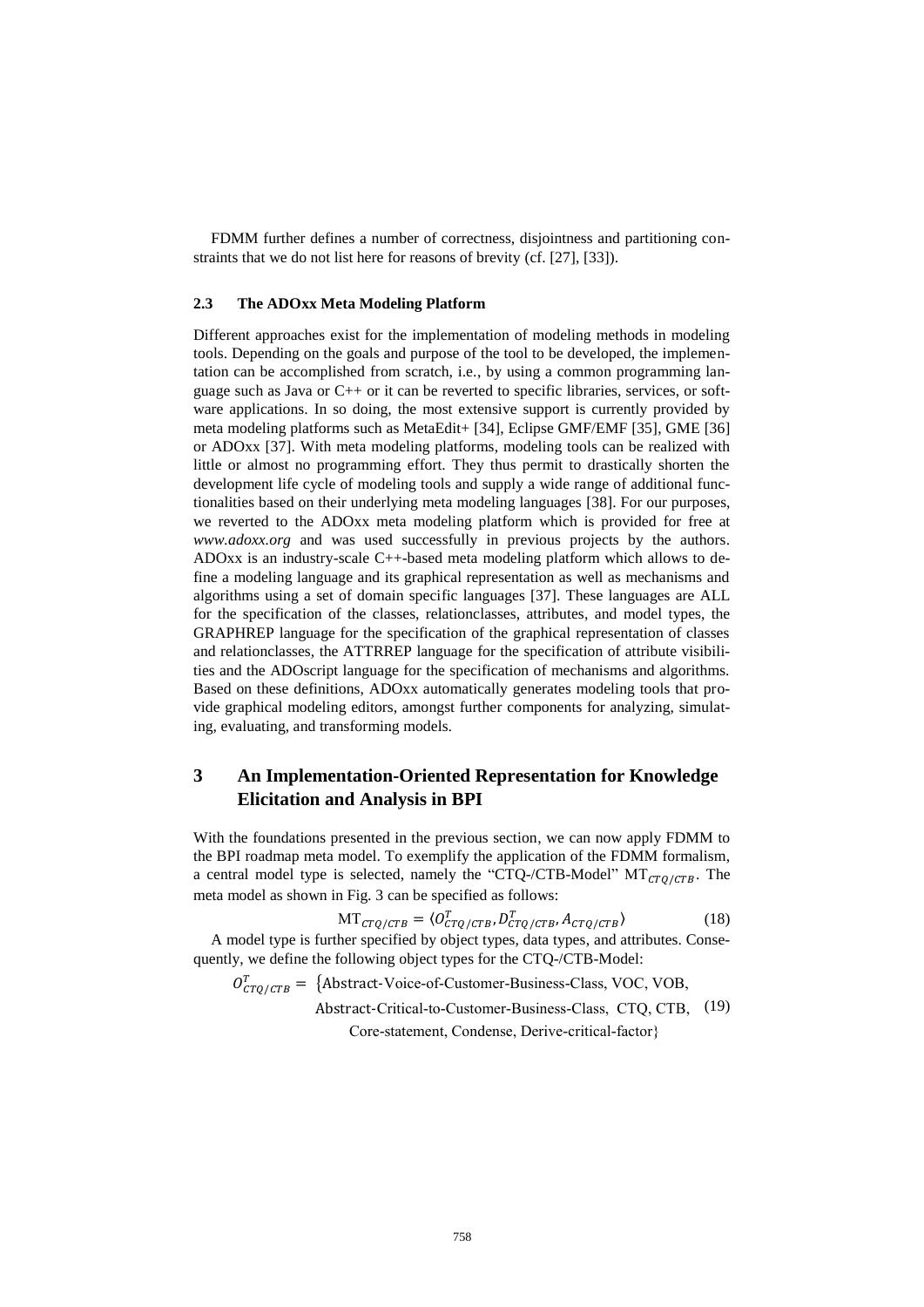Afterwards, inheritance relationships can be determined. For example, the object types "VOC" and "VOB" represent subtypes of the object type "Abstract-Voice-of-Customer-Business-Class" that is defined as an abstract object type:

- VOC ≼ Abstract-Voice-of-Customer-Business-Class
- VOB ≼ Abstract-Voice-of-Customer-Business-Class

(20)

- CTQ ≼ Abstract-Critical-to-Customer-Business-Class
- CTB ≼ Abstract-Critical-to-Customer-Business-Class

That way, attributes can be assigned to the subtypes more easily and relationships between all subtypes of an object type can be defined. Different data types are used in the CTQ-/CTB-Model. Whereas *"String"* represents a common data type, the "**Enum**" types are used to define data types with pre-defined, fixed values:

$$
D_{CTQ/CTB}^T = \{ String, Enum_{quality\ dimension}, Enum_{priority}, ... \}
$$
 (21)

For example, the type " $\text{Enum}_{quality\ dimension}$ " comprises the values "Quality", "Time", "Cost" and "Flexibility" which represent commonly accepted dimensions of process quality (cf. [39]). To each project goal (CTQ or CTB), one of these dimensions is assigned via an attribute "Quality-dimension". By means of the type "**Enum***priority* ", it is possible to prioritize the project goals later on:

**Enum***quality dimension* = {Quality, Time, Cost, Flexibility} (22)

$$
Enum_{priority} = {High, Medium, Low, Unspecified}
$$
 (23)

After that step, the attributes of the object types are to be defined. The attributes derived for the CTQ-/CTB-Model are focused again. Besides attributes for describing an object in more detail, e.g., "Name" or "Description", also attributes to prioritize the project goals (e.g., "Priority") are formulated. In addition, elements required for specifying the start- and endpoint of connections, e.g., the attributes "condense-to" and "condense-from", are considered:

> $A_{CTO/CTB}$  ={Name, Description, Quality-dimension, Priority, condense-to, condense-from, derive-critical-factor-from (24)

derive-critical-factor-to,…}

In a final step, the attributes are to be specified by information on domain, range and cardinalities. When attributes are assigned to an abstract type, the attribute definitions are inherited by all subtypes. This is exemplified for the "Abstract-Voice-of-Customer-Business-Class" abstract type and the attribute "Description". The intention is that instances of the "VOC" or "VOB" object types can be specified via textual descriptions using the attribute "Description". The user is not forced, though, to attach a corresponding description which becomes obvious by the cardinality  $(0,1)$ :

domain (Description) = {Abstract-Voice-of-Customer-Business-Class}  
range (Description) = {String} (25)  
card (Description) = 
$$
\langle 0,1 \rangle
$$

Later on, the "CTQ" and "CTB" objects are referenced by the model type "Measurement Matrix Model". This model type introduces the object type "CTQ-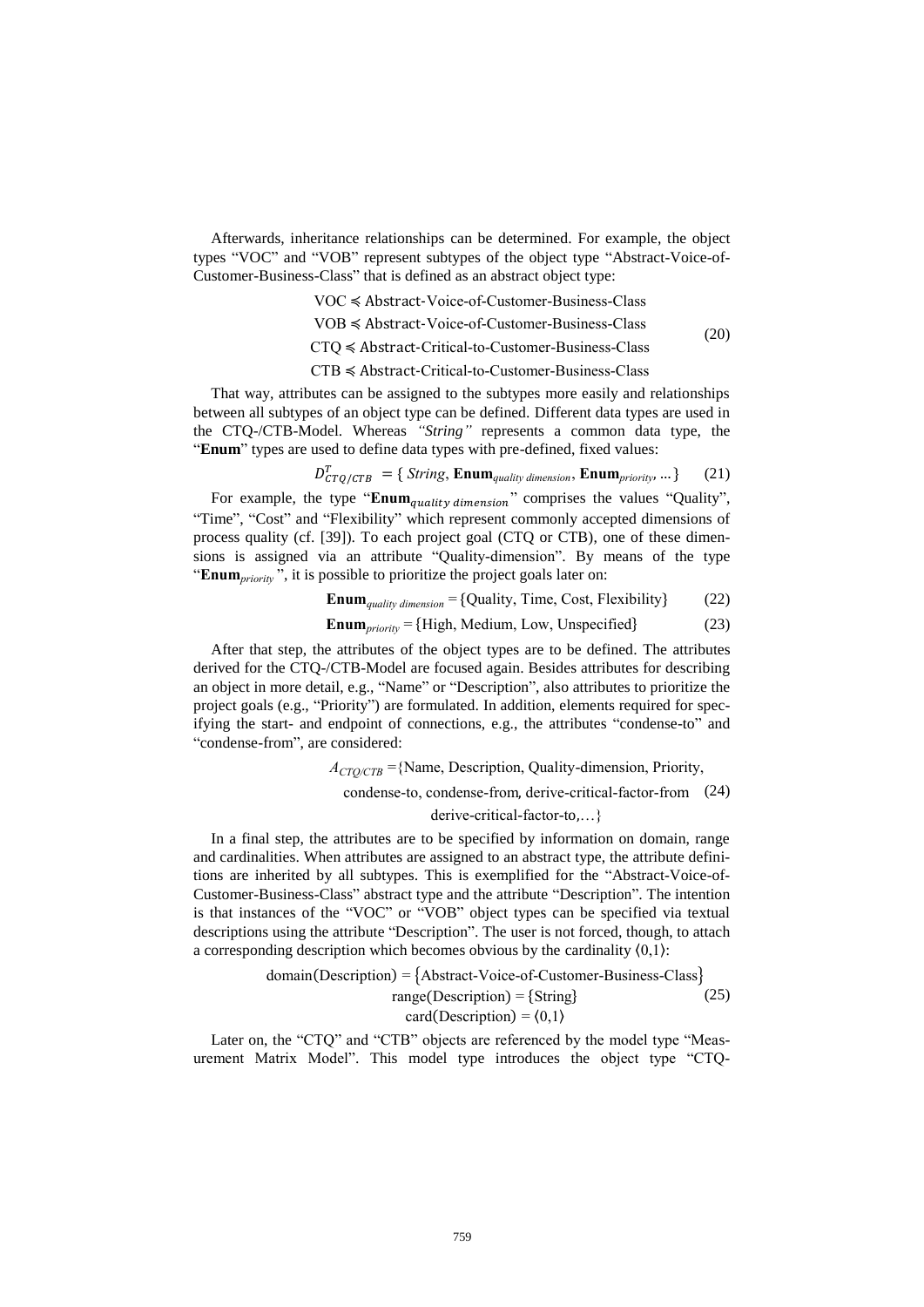Reference", amongst others. We use the "CTQ-Reference" object type to demonstrate how references from one object type to another object type work across model types:

domain(Reference-CTQ) = {CTQ-Reference}  
range(Reference-CTQ) = { (CTQ, MT<sub>CTQ/CTB</sub>)}  
card(Reference-CTQ) = 
$$
\{1,1\}
$$
 (26)

For connecting objects within a model type, connections were defined previously (19). For example, the VOCs and VOBs are to be condensed to so-called core statements in the CTQ-/CTB-Model. Therefore, a connection "Condense" can be used to visually assign VOCs and VOBs to corresponding core statements. The attributes "condense-from" and "condense-to" are used to express this connection:

domain(condense-from) = {Condense} (27)  
range(condense-from) = {(Abstract-Voice-of-Customer-Business-Class, MT<sub>*CTQ/CTB*</sub>)}  
card(condense-from) = 
$$
\langle 1,1 \rangle
$$

domain(condense-to) = {Condense}  
range(condense-to) = {(Core statement, MT<sub>*CTQ*/*CTB*</sub>)}  
card(condense-to) = 
$$
\langle 1,1 \rangle
$$
 (28)

To demonstrate the instantiation of meta models of the BPI roadmap via FDMM, we focus on the CTQ-/CTB-Model again.<sup>1</sup> The instantiation is defined as follows:

$$
\mu_{MT}(\mathrm{MT}_{CTQ/CTB}) = \{\mathrm{mt}_{CTQ/CTB1}\}\tag{29}
$$

Afterwards, the object types are instantiated:

 $\overline{a}$ 

$$
\mu_o(\text{VOC}, \text{MT}_{CTQ/CTB}) = \{\text{VOC}_1, \text{VOC}_2\}
$$
\n
$$
\mu_o(\text{VOB}, \text{MT}_{CTQ/CTB}) = \{\text{VOB}_1, \text{VOB}_2\}
$$
\n
$$
\mu_o(\text{CTQ}, \text{MT}_{CTQ/CTB}) = \{\text{CTQ}_1\}
$$
\n
$$
\mu_o(\text{CTB}, \text{MT}_{CTQ/CTB}) = \{\text{CTB}_1\}
$$
\n
$$
\mu_o(\text{Core-statement}, \text{MT}_{CTQ/CTB}) = \{\text{CS}_1, \text{CS}_2\}
$$
\n(30)

To label the constructs, attribute values of the associated data types need to be instantiated. This is shown for the data type *"String"*:

 $\mu_D(\text{String}) = \{\text{The waiting time is too long!}', \text{Reduce cycle-times}, ...\}$  (31)

These attribute values are then assigned to object instances. The following example allocates instances of the *"String"* data type (as created above) to instances of the object types "VOC" and "Core-statement":

$$
(\text{VOC}_1 \text{ Name 'The waiting time is too long!'}) \in \beta(\text{mt}_{CTQ/CTB1})
$$
  

$$
(\text{CS}_1 \text{ Name 'Reduce cycle-times'}) \in \beta(\text{mt}_{CTQ/CTB1})
$$
 (32)

For the definition of edges in the CTQ-/CTB-Model, instances of the object types "Condense" and "Derive-critical-factor" have to be created. Whereas the "Condense"

<sup>&</sup>lt;sup>1</sup> An instance of the model type "CTQ-/CTB-Model" – taken from the prototypical implementation – is shown in Fig. 4.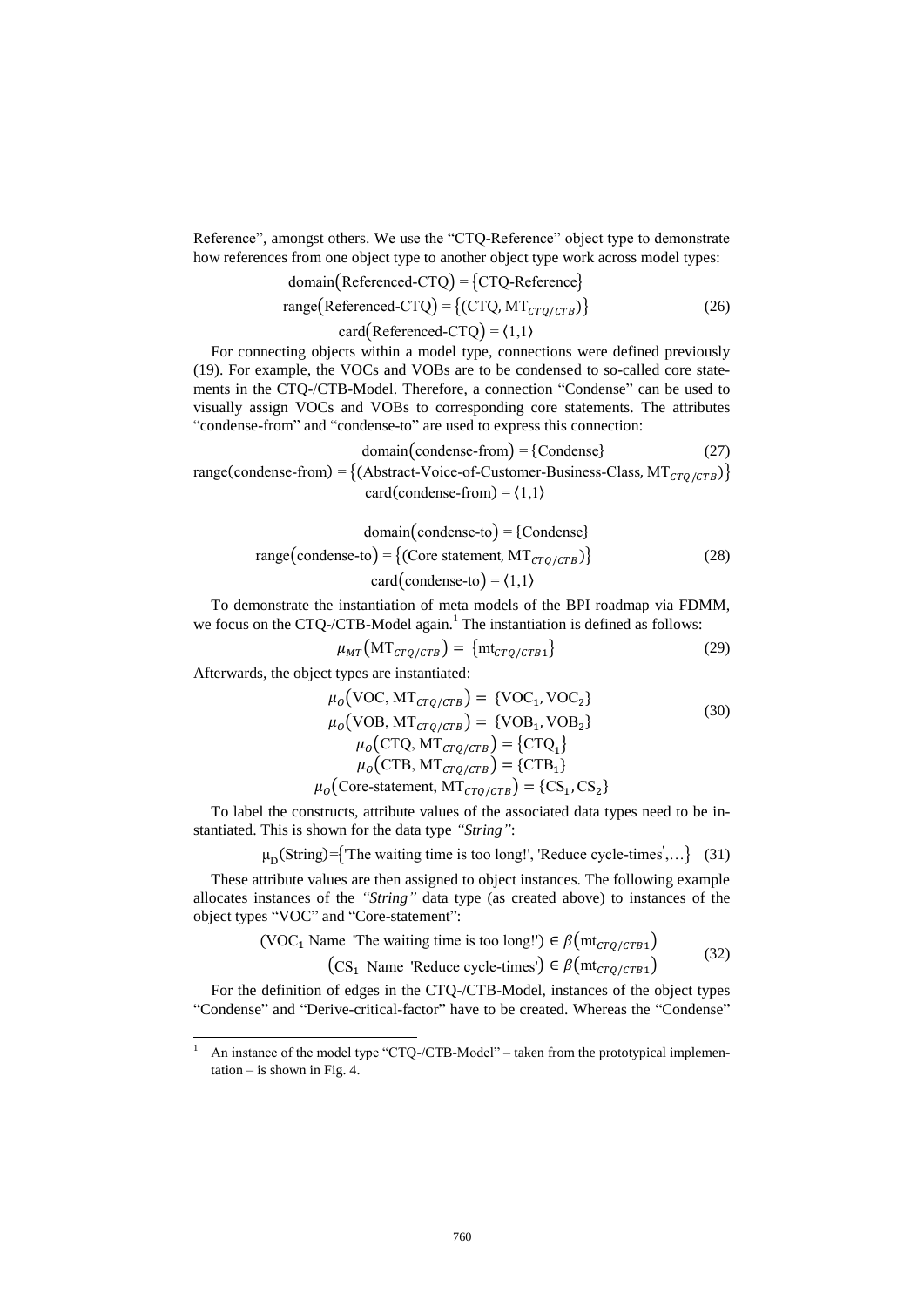connection is used for assigning VOCs and VOBs to core statements, the "Derivecritical-factor" connection is used to relate core statements to CTQs and CTBs:

$$
\mu_0(\text{condense}, \text{MT}_{CTQ/CTB}) = \{c_1, c_2, c_3, c_4\} \tag{33}
$$

$$
(c_1 \text{ condense-from VOC}_1) \in \beta(\text{mt}_{CTQ/CTB1})
$$
\n(34)

$$
(c_1 \text{ condense-to } CS_1) \in \beta(\text{mt}_{CTQ/CTB1})
$$

$$
\mu_0 \text{(Derive-critical-factor, MT}_{CTQ/CTB} \text{)} = \{ \text{dcf}_1, \text{dcf}_2 \} \tag{35}
$$

$$
(\text{def}_1 \text{ derive-of-form CS}_1) \in \beta(\text{mt}_{CTQ/CTB1})
$$
\n(36)

 $(\text{def}_1 \text{ derive-of-to } \text{CTQ}_1) \in \beta(\text{mt}_{CTQ/CTB1})$ 

From the conceptual model types, textual reports can be generated, enabling an easy analysis and communication of the results of a BPI project. Based on the BPI roadmap, a set of 12 beneficial reports was specified for that purpose (cf. [10]). In the following, we exemplarily formalize the queries for the "Project goal definition report" focusing on project goals of a BPI initiative (see Fig. 3). The report is derived from the CTQ-/CTB-Model and analyzes which customer requirements (VOCs) are transformed into specific project goals (CTQs). The report is based on two queries (Q1 and Q2). First, all core statements connected with a specific CTQ via the connection "Derive-critical-factor" are queried (37). Then, the VOCs for each core statement are retrieved (38):

$$
QS_{1} = \mu_{0} \text{ (Core-statement, MT}_{CTQ/CTB})
$$
\n
$$
Q_{1} = \begin{cases} \frac{\exists d \in \mu_{0} \text{ (Derive-critical-factor, MT}_{CTQ/CTB}), \\ \exists ctq \in \mu_{0} \text{ (CTQ, MT}_{CTQ/CTB}), \\ q \in QS_{1} \end{cases} \text{ and } \mu_{MT} \text{ (MT}_{CTQ/CTB}), \\ (d \text{ derive-of-form } q) \in m \text{ A}
$$
\n
$$
OS_{1} = \mu_{0} \text{ (VOC MT)} \tag{37}
$$

<sup>2</sup> = (VOC, MT/) <sup>2</sup> = { *q* <sup>∈</sup> *QS<sup>2</sup>* | | ∃ ∃ ∈ (Condense, MT/), ∃ ∈ <sup>1</sup> , *m* ∈ μ*MT*(MT*CTQ/CTB*), (*cond* condense-from *q*) ∈ ⋀ (*cond* condense-to *cs*) ∈ } (38)

# **4 Implementation via ADOxx**

Based on the formal specifications that we outlined above, we could derive implementation-oriented representations in the form of ALL and ADOxx Query Language (AQL) code for the ADOxx meta modeling platform. The implementation-oriented representation contains knowledge already captured in the formal specification but enriches it by additional information required for implementation purposes, e.g., information on the modeling procedure or algorithms [18].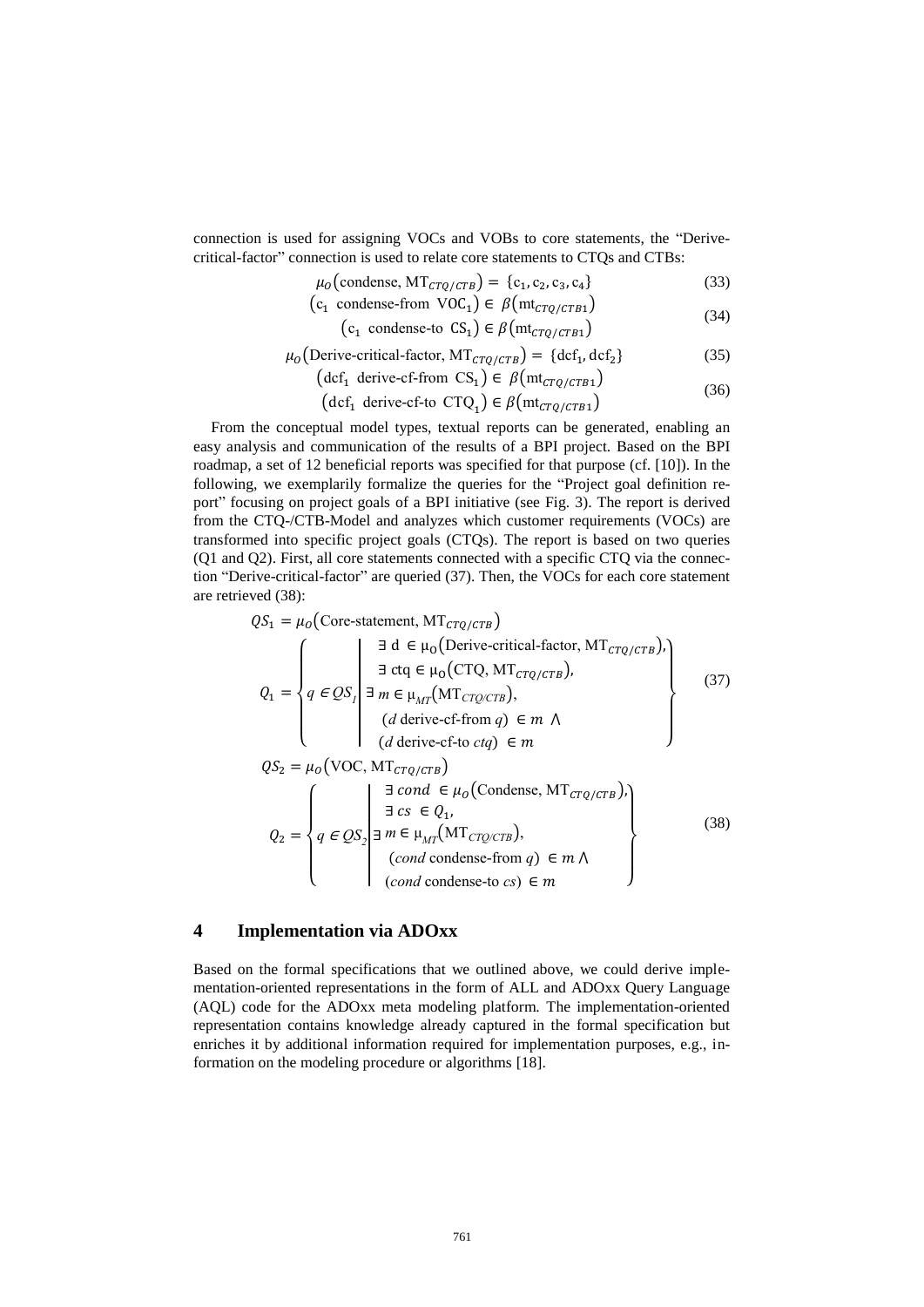However, when transferring the specifications from FDMM to ADOxx, some specificities have to be taken into account (cf. [33]), for example that FDMM does not provide a first-order concept for expressing relations but rather uses a generic way of connecting instances of object types. In ADOxx on the other hand, it has to be decided whether a connection between object types should be implemented as a graphically represented relation – including the information what the graphical representation should look like based on defining statements in the GRAPHREP grammar [37] – or whether a reference attribute of the type INTERREF is to be used. Attributes of the type INTERREF permit to connect one object type instance to other object type instances or other model types. However, a graphical representation for these types of connections is not automatically provided by the platform. From the specifications in FDMM, we derive according ALL code that can be directly executed by the ADOxx platform. Likewise, also the UI-based ADOxx development toolkit could be used.

ALL code excerpts:



By this transition, all model types that were previously defined in FDMM are mapped to corresponding model types in ALL. This is exemplified for the CTQ- /CTB-Model type in the ALL code excerpts above. Each object type in FDMM is transferred to a class or a relationclass depending on its graphical representation. In the example, the object type "CTQ" as defined in FDMM is represented as an equivalent class in ALL (marker **1**). The attributes in FDMM either become class attributes (e.g., "GraphRep") or attributes (e.g., "Show quality dimension") (marker **2**), depending on whether they are predefined in ADOxx or represent user-defined attributes.

For the generation of reports based on queries, the formal definition of the queries needs to be transferred to executable code as well. This is achieved on the ADOxx platform by using AQL. The purpose of AQL is to issue queries on model instances similar to the way in which SQL is used in the area of databases [37]. For example, to query all VOCs assigned to a certain CTQ (see equations (37) and (38)), the following AQL statements are specified, which can be directly executed by ADOxx as well:

| $\vert$ I) | ({"Reduce complete duration of check-in to 10 minutes":"CTQ"}<-  |            |
|------------|------------------------------------------------------------------|------------|
|            | "Derive critical factor") AND (<"Core statement">)               |            |
| $\Box$     | statement"}<-"Condense")<br>cycle-times":"Core<br>l l "Reduce" ) | <b>AND</b> |
|            | (<"VOC">)                                                        |            |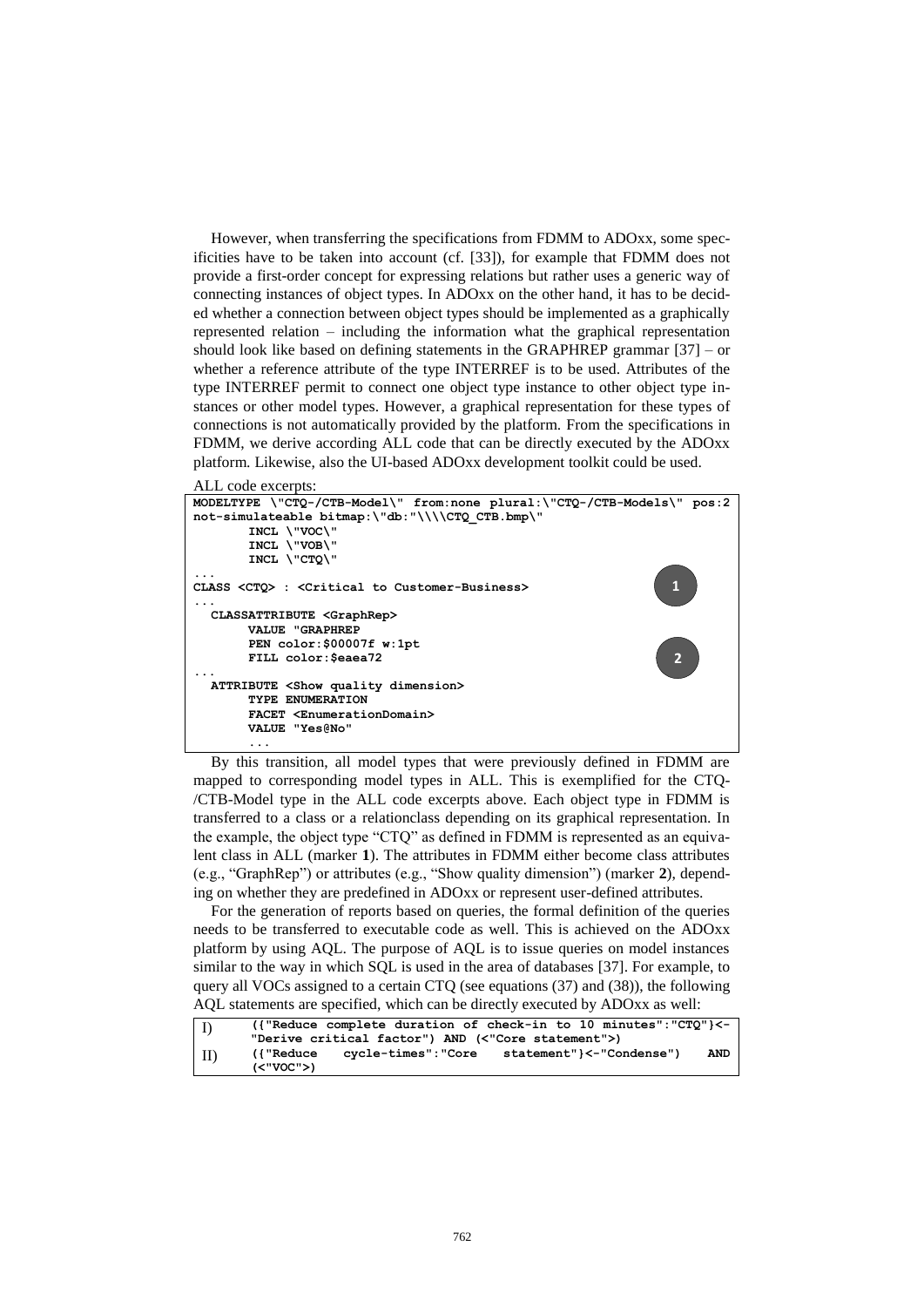Fig. 4 shows an exemplary screenshot for the CTQ-/CTB-Model.



**Fig. 4.** Example of a CTQ-/CTB-Model Instance in ADOxx taken from the Prototype

#### **5 Discussion**

The development process as shown in Fig. 1 combines semi-formal (meta model), formal (FDMM), and executable (e.g., ALL) representations for realizing a graphical modeling tool which supports BPI initiatives. The meta model of the BPI roadmap structures the domain (cf. [13]) and captures knowledge on the problem-solving process (cf. [18]), namely the goal-oriented conduction of BPI projects. The formal specification of the meta model prepares the ground for its implementation. It transfers the knowledge on the problem domain and the problem-solving process into an implementation-oriented representation (cf. [18]), capturing mandatory information for creating the prototype. This includes ALL code as well as AQL expressions. As shown in section 4, the FDMM constructs can be directly mapped to ALL as well as AQL. The development of a graphical modeling tool is thus significantly accelerated.

A central benefit of the BPI roadmap is the logical interrelatedness between the BPI techniques. The results produced by a technique as output (e.g., CTQs and CTBs) are thus taken up and processed further by a subsequent technique. This peculiarity is reflected in the meta model by interrelated classes across model types (cf. [10]). In total, 11 corresponding references exist in the meta model of the BPI roadmap. This high degree of interrelatedness becomes obvious in the formal specification by the FDMM representation of references from one object type to another object type across model types (e.g., equation (26)). In this particular aspect the formalization of the BPI roadmap is different from those of other modeling methods. In addition, the precise specification of queries suggested for the BPI roadmap (cf. [10]) is a further differentiator from comparable formalization efforts in other application domains. The formulation of queries, expressed as formal expressions (see section 3), is a prerequisite for analyses and the machine-based generation of reports (cf.  $[40]$ ) – a particular feature required in BPI initiatives to communicate results achieved (cf. [5]).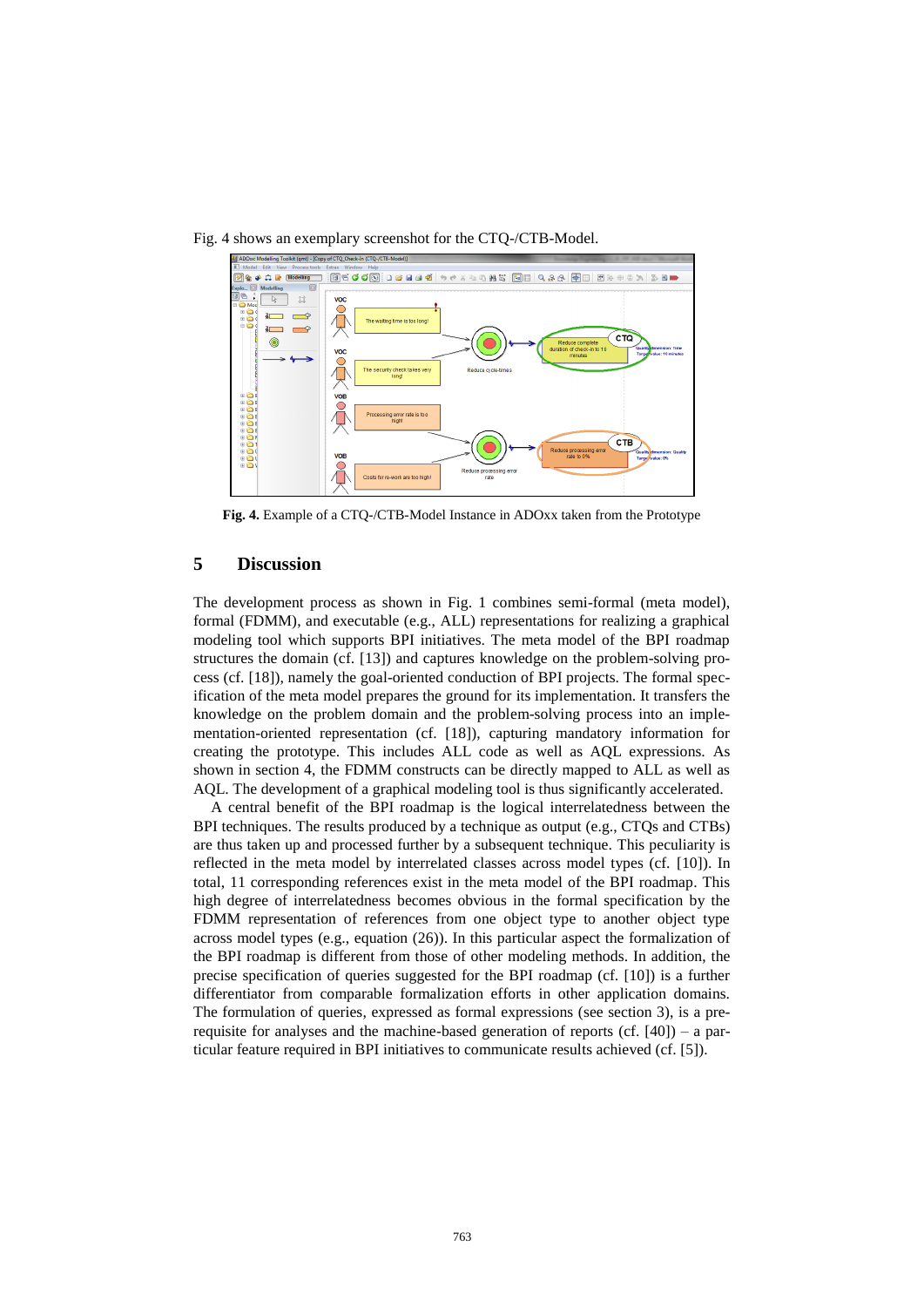Main users of the BPI roadmap and the tool are team members engaged in BPI projects at a company. But the tool can also be applied in an academic setting to demonstrate the general functioning of BPI projects, making students potential users as well. Therefore, a variety of requirements were defined for the roadmap and the tool, respectively (cf. [10]). The FDMM formalization allows validating the conformity of the design specification with these functional requirements. For example, in the research at hand it could be assessed whether the value ranges for data types as defined meet user expectations or not. E.g., it could be decided whether the values "Quality", "Time", etc. were perceived as suitable for specifying the attribute "Qualitydimension". Thus, formalizations help to clarify ambiguous user requirements and to avoid misconceptions (cf. [16]). Mathematical procedures may be used for checking the consistency and syntactic correctness of the specification on FDMM level (cf. [16]). This is also highlighted in Fig. 1 (cycle at activity "formal specification using FDMM"). Once the prototype is established, additional evaluative conclusions can be drawn on the results produced throughout the development (see Fig. 1). For example, it may be judged whether the implementation-oriented representation is executable in an error-free manner with fast response times or not. An error-free execution was given for the prototype in this research confirming the correctness and the validity of the formalization. Further, the feedback of practitioners in a currently running usability study is expected to be highly valuable for evaluating the design of the BPI roadmap as a meta model.

## **6 Conclusion, Lessons Learned and Outlook**

In our paper, we introduced a formalization of the BPI roadmap using FDMM. The purpose was to derive implementation-oriented representations to prepare the ground for the creation of a prototype. The BPI roadmap was initially developed to conduct BPI projects in a goal-oriented manner. To illustrate the functioning of FDMM, we chose a central model type, namely the CTQ-/CTB-Model.

In the project, we learned that despite the challenges when using FDMM it helps to bridge the gap between functional requirements derived from the problem domain and implementation-related aspects. Further, FDMM expects the user to precisely define attributes and corresponding values, and thus avoids uncertainty and ad-hoc decisions during implementation. Our research enables practitioners to benefit from a tool facilitating the efficient communication, documentation and processing of results and process knowledge emerging in BPI projects. Further, it became evident, that FDMM is beneficial for the development of software to come to an implementation-based representation of domain knowledge and problem-solving procedures for BPI. Scientists and practitioners are provided with means to significantly speed up development projects, building graphical modeling tools to support BPI initiatives. Based on a sound formalization, misconceptions may be avoided and the functional design can be validated (cf. [16]). This is extremely helpful considering the multitude of references between the model types of the BPI roadmap and the importance of reports in the BPI context. There are, nonetheless, some limitations to this study. First, due to page re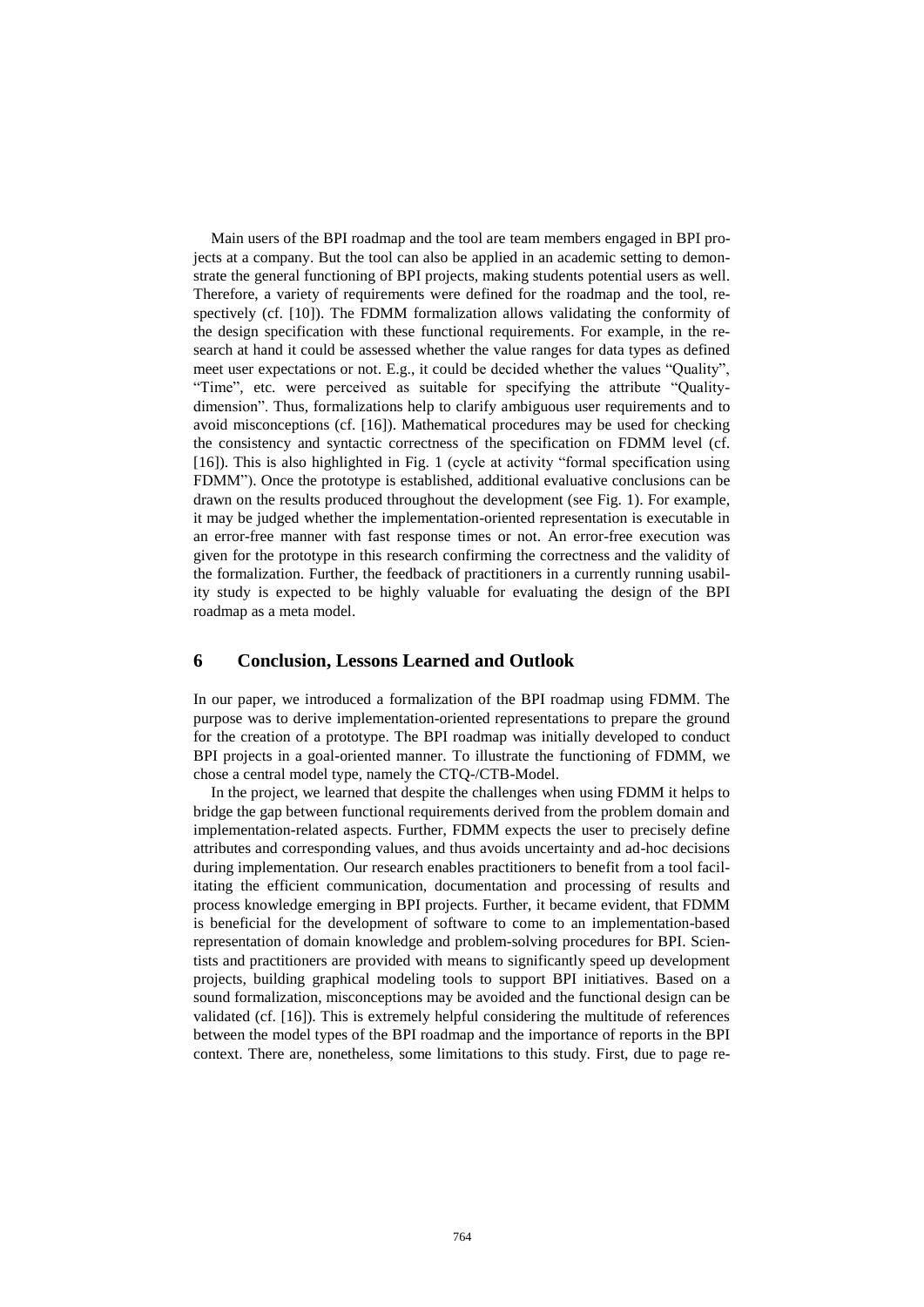strictions and reasons of clarity, the formal specification of the BPI roadmap was only exemplified for one model type. However, the basic principles of FDMM are identical for the other model types. Additionally, we built the examples around a central model type of the BPI roadmap to provide representative insights. Second, a usability test of the prototype is still running. While the first feedback received is promising, a concluding statement on its usability cannot be made yet. In future work, we intend to enhance the prototype by an interface to social networks for automatically retrieving customer statements (VOCs) from corresponding company pages (cf. [41]).

# **References**

- 1. Davis, D.: 3rd Biennial PEX Network Report: State of the Industry Trends and Success Factors in Business Process Excellence, Report (2013)
- 2. Greenberg, P.: The impact of CRM 2.0 on customer insight. Journal of Business & Industrial Marketing 25, 410-419 (2010)
- 3. Pande, P., Neumann, R., Cavanagh, R.: The Six Sigma Way How GE, Motorola and other top companies are honing their performance. Mc Graw Hill, New York et al. (2000)
- 4. Mellat-Parast, M.: Supply chain quality management: An inter-organizational learning perspective. International Journal of Quality & Reliability Management 30, 511-529 (2013)
- 5. Seethamraju, R., Marjanovic, O.: Role of process knowledge in business process improvement methodology: a case study. BPMJ 15, 920-936 (2009)
- 6. Dalkir, K.: Knowledge management in theory and practice. Elsevier, Amerstdam (2005)
- 7. Nonaka, I.: The knowledge-creating company. HBR 85, 162-171 (2007)
- 8. Erdani, Y., et al.: Ternary grid as a potentially new technique for knowledge elicitation/acquisition. 2<sup>nd</sup> IEEE International Conference on Intelligent Systems, pp. 312-315.
- 9. Maier, R.: Knowledge management systems: Information and communication technologies for knowledge management. Springer, Berlin/Heidelberg (2007)
- 10. Johannsen, F., Fill, H.-G.: Codification of Knowledge in Business Process Improvement Projects. In: 22<sup>nd</sup> European Conference on Information Systems, Tel Aviv.
- 11. Shadbolt, N.R., Smart, P.R.: Knowledge Elicitation: Methods, Tools and Techniques (prepublication). In: Wilson, J.R., Sharples, S. (eds.) Evaluation of Human Work, CRC (2015)
- 12. Zellner, G.: A Structured Evaluation of Business Process Improvement Approaches. BPMJ 17, 203-237 (2011)
- 13. Karagiannis, D., Höfferer, P.: Metamodels in Action: An Overview. In: ICSOFT 2006 1<sup>st</sup> International Conference on Software and Data Technologies, pp. 27-36, Setúbal (2006)
- 14. Anaby-Tavor, A., et al.: Insights into enterprise conceptual modeling. Data & Knowledge Engineering 69, 1302-1318 (2010)
- 15. Gavrilova, T., Andreeva, T.: Knowledge elicitation techniques in a knowledge management context. Journal of Knowledge Management 16, 523-537 (2012)
- 16. Fraser, M.D., Kumar, K., Vaishnavi, V.K.: Strategies for incorporating formal specifications in software development. Communications of the ACM 37, 74-86 (1994)
- 17. Studer, R., Benjamins, V.R., Fensel, D.: Knowledge engineering: principles and methods. Data & Knowledge Engineering 25, 161-197 (1998)
- 18. Angele, J., Fensel, D., Landes, D., Studer, R.: Developing Knowledge-Based Systems with MIKE. Automated Software Engineering 5, 389-418 (1998)
- 19. Hevner, A.R., March, S.T., Park, J., Ram, S.: Design Science in Information Systems Research. MIS Quarterly 28, 75-105 (2004)